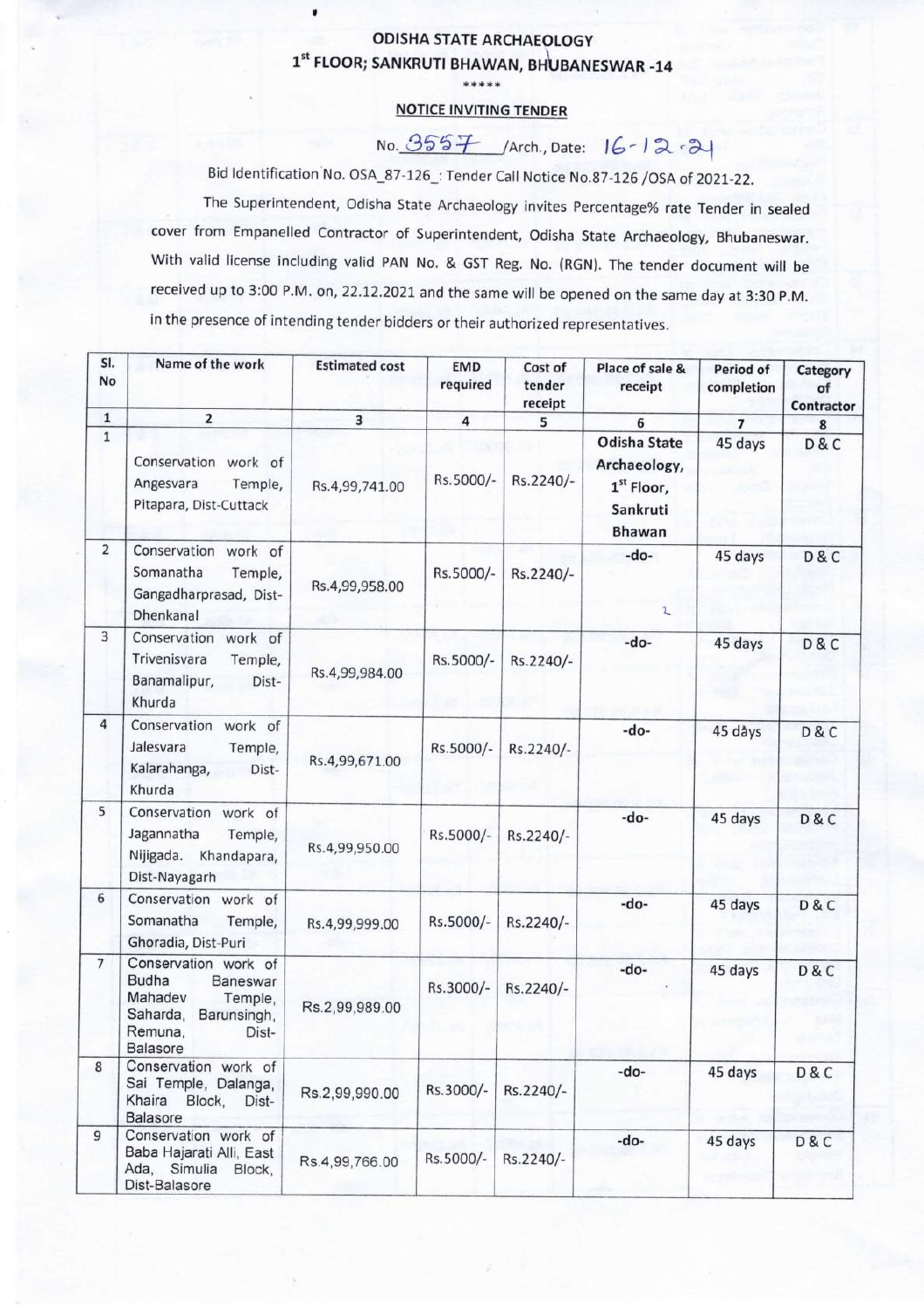|    | 10<br>Conservation work of<br>Tarini<br>Mandira,<br>Radhabalabhapur, Bati<br>GP,<br>Jamujhadi,<br>Simulia Block, Dist-<br><b>Balasore</b> | Rs.2,99,958.00 | Rs.3000/- | Rs.2240/-       | -do-   | 45 days      | D&C   |
|----|-------------------------------------------------------------------------------------------------------------------------------------------|----------------|-----------|-----------------|--------|--------------|-------|
| 11 | Conservation work of<br>Sai<br>Temple,<br>Raghunathpur,<br>Dungura,<br>Khaira<br>Block, Dist-Balasore                                     | Rs.2,99,998.00 | Rs.3000/- | Rs.2240/-       | -do-   | 45 days      | D & C |
| 12 | Conservation work of<br>Arjuneswar Mahadev<br>Temple, Ainiri, Soro<br>Block, Dist-Balasore                                                | Rs.2,99,995.00 | Rs.3000/- | Rs.2240/-       | -do-   | 45 days      | D&C   |
| 13 | Conservation work of<br>Shiva Temple, Ratina,<br>Khaira<br>Block,<br>Dist-<br><b>Balasore</b>                                             | Rs.2,99,980.00 | Rs.3000/- | Rs.2240/-       | $-do-$ | 45 days      | D & C |
| 14 | Conservation work of<br>Someswar<br>Temple,<br>Kuskela,<br>Titlagarh,<br>Dist-Bolangir                                                    | Rs.2,99,986.00 | Rs.3000/- | Rs.2240/-       | -do-   | 45 days      | D & C |
| 15 | Conservation work of<br>Sri Sri Mancheswar<br>Mahadev,<br>Lekapur.<br>Via.<br>Rameswar,<br>Salipur Block, Dist-<br>Cuttack                | Rs.2,99,994.00 | Rs.3000/- | Rs.2240/-       | $-do-$ | 45 days      | D&C   |
| 16 | Conservation work of<br>Singhanath<br>Temple,<br>Singhanathpur,<br>Gopalpur,<br>Dampada<br>Block, Dist-Cuttack                            | Rs.4,99,984.00 | Rs.5000/- | Rs.2240/-       | -do-   | 45 days      | D & C |
| 17 | Conservation work of<br>Madan<br>Mohan<br>Temple,<br>Damapada,<br>Dist-Cuttack                                                            | Rs.2,99,990.00 | Rs.3000/- | Rs.2240/-       | $-do-$ | 45 days      | D & C |
| 18 | Conservation work of<br>Sakaleswar<br>Temple,<br>Lochapada,<br>Kukudakhandi<br>Block,<br>Dist-Ganjam                                      | Rs.3,99,981.00 | Rs.4000/- | Rs.2240/-       | -do-   | 45 days<br>à | D&C   |
| 19 | Conservation work of<br>Jagannath<br>Temple,<br>Singarpur,<br>Krushnadaspur<br>GP,<br>Ballikuda Block, Dist-<br>Jagatsinghpur             | Rs.3,99,990.00 | Rs.4000/- | Rs.2240/-       | -do-   | 45 days      | D&C   |
| 20 | Conservation work of<br>Gadibramha<br>Pitha,<br>Habileswar, Balikuda,<br>Dist-Jagatsinghpur                                               | Rs.2,99,985.00 | Rs.3000/- | Rs.2240/-       | -do-   | 45 days      | D & C |
| 21 | Conservation work of<br>Charisamprada Pitha,<br>Bangarkota, Danagadi,<br>Dist-Jajpur                                                      | Rs.2,99,996.00 | Rs.3000/- | Rs.2240/-       | -do-   | 45 days      | D & C |
| 22 | Conservation work of<br>Maa<br>Khageswari<br>Temple,<br>Samantarapur,<br>Rasulpur Block,<br>Dist-Jajpur                                   | Rs.3,99,959.00 | Rs.4000/- | Rs.2240/-<br>Y) | -do-   | 45 days      | D & C |
| 23 | Conservation work of<br>Swapneswar Mahadev<br>Temple,<br>Uttarkul,<br>Binjharpur, Dist-Jajpur                                             | Rs.3,99,899.00 | Rs.4000/- | Rs.2240/-       | -do-   | 45 days      | D & C |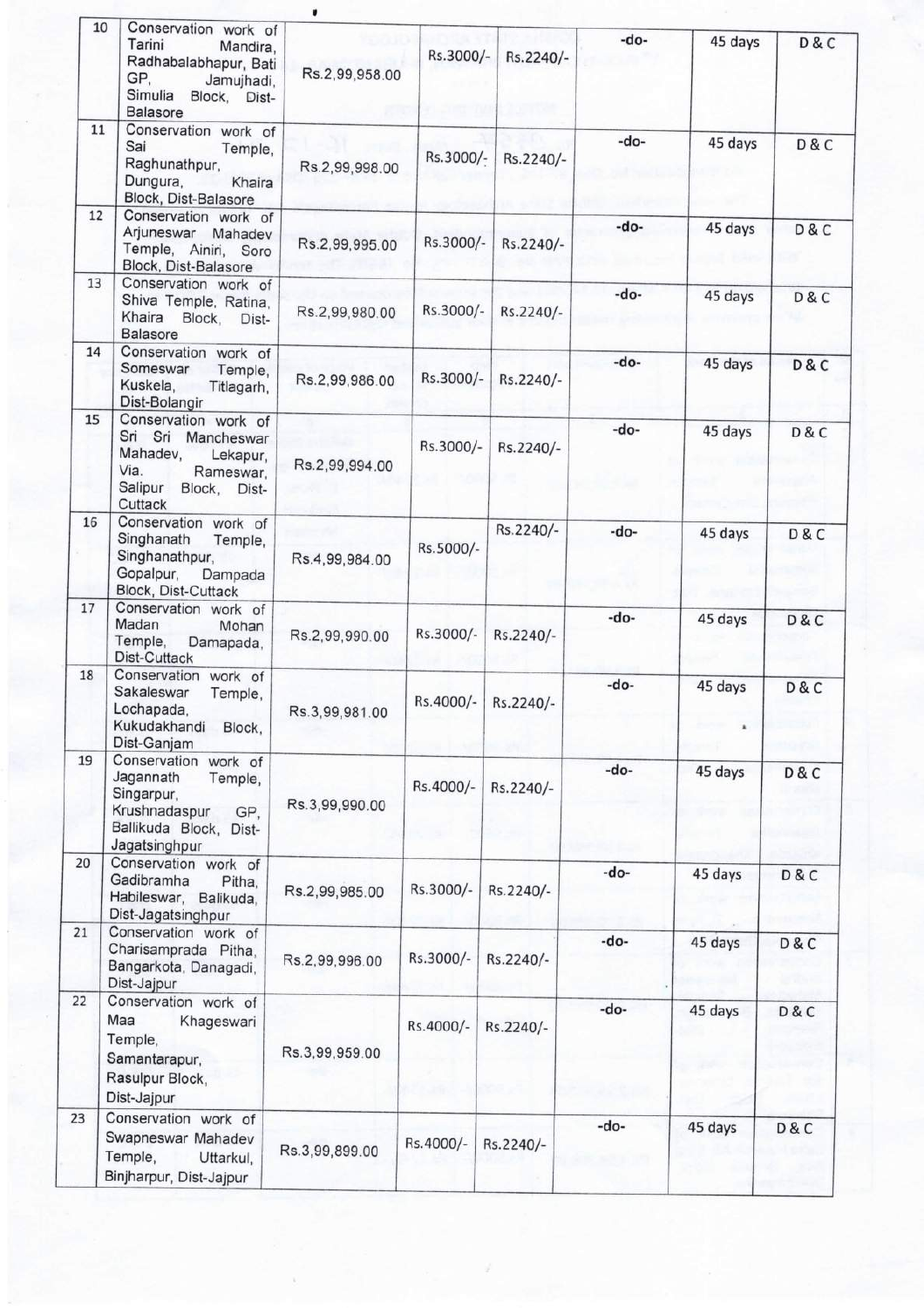| 24 | Conservation work of<br>Asta Sambhu Temple,<br>Deundi,<br>Junagarh,<br>Dist-Kalahandi                                                 | Rs.2,99,977.00 | Rs.3000/- | Rs.2240/- | -do-   | 45 days | D&C   |
|----|---------------------------------------------------------------------------------------------------------------------------------------|----------------|-----------|-----------|--------|---------|-------|
| 25 | Conservation work of<br>Radhakanta<br>Dev<br>Temple,<br>Kanarpur,<br>Bolagarh Block, Dist-<br>Khurda                                  | Rs.2,99,993.00 | Rs.3000/- | Rs.2240/- | -do-   | 45 days | D&C   |
| 26 | Conservation work of<br>Shri<br>Om<br>Shri<br>Kusaleswar<br>Temple,<br>K-8, Kalinga<br>Nagar,<br>Bhubaneswar,<br>Dist-<br>Khurda      | Rs.4,99,955.00 | Rs.5000/- | Rs.2240/- | $-do-$ | 45 days | D & C |
| 27 | Conservation work of<br>Somanath<br>Temple,<br>Dhawa, Kalyanpur GP,<br>Bhubaneswar,<br>Dist-<br>Khurda                                | Rs.2,99,956.00 | Rs.3000/- | Rs.2240/- | -do-   | 45 days | D & C |
| 28 | Conservation work of<br>Gopinath<br>&<br>Dev<br><b>Balunkeswar</b><br>Dev<br>Temple,<br>Raigurupur,<br>Nirakarpur,<br>Dist-<br>Khurda | Rs.3,99,987.00 | Rs.4000/- | Rs.2240/- | -do-   | 45 days | D&C   |
| 29 | Conservation work of<br>Jagannath<br>Temple,<br>Bagderi, Kotpad AC,<br>Dist-Koraput                                                   | Rs.3,99,982.00 | Rs.4000/- | Rs.2240/- | $-do-$ | 45 days | D&C   |
| 30 | Conservation work of<br>Panchanan<br>Temple,<br>Jeypore,<br>Kumbharsahi,<br>Dist-<br>Koraput                                          | Rs.3,99,986.00 | Rs.4000/- | Rs.2240/- | -do-   | 45 days | D&C   |
| 31 | Conservation work of<br>Lachhman<br>Balaji<br>Temple,<br>Kumuli,<br>Borigumma<br>Block,<br>Kumuli<br>GP,<br>Dist-<br>Koraput          | Rs.2,99,954.00 | Rs.3000/- | Rs.2240/- | -do-   | 45 days | D&C   |
| 32 | Conservation work of<br>Maa Hingula Temple,<br>Bidyadharpur,<br>Chhelia(A)<br>GP,<br>Badasahi Block, Dist-<br>Mayurbhanj              | Rs.3,99,969.00 | Rs.4000/- | Rs.2240/- | -do-   | 45 days | D&C   |
| 33 | Conservation work of<br>Chandaneswar Shiva<br>Temple, Kuliana GP,<br>Kendudia,<br>Badasahi<br>Block,<br>Dist-<br>Mayurbhanj           | Rs.3,99,974.00 | Rs.4000/- | Rs.2240/- | -do-   | 45 days | D&C   |
| 34 | Conservation work of<br>Baba<br>Trikuteswar<br>Shiva<br>Temple,<br>Dahikuti GP, Betanati<br>Block,<br>Dist-<br>Mayurbhanj             | Rs.3,99,983.00 | Rs.4000/- | Rs.2240/- | -do-   | 45 days | D&C   |
| 35 | Conservation work of<br>Ambika<br>Temple,<br>Badasahi,<br>Dist-<br>Mayurbhanj                                                         | Rs.3,99,964.00 | Rs.4000/- | Rs.2240/- | -do-   | 45 days | D&C   |
| 36 | Conservation<br>work of<br>Maa Bauti<br>Temple,<br>Nandapur,<br>Po.<br>Karabar,<br>Dist-<br>Nayagarh                                  | Rs.2,99,900.00 | Rs.3000/- | Rs.2240/- | -do-   | 45 days | D&C   |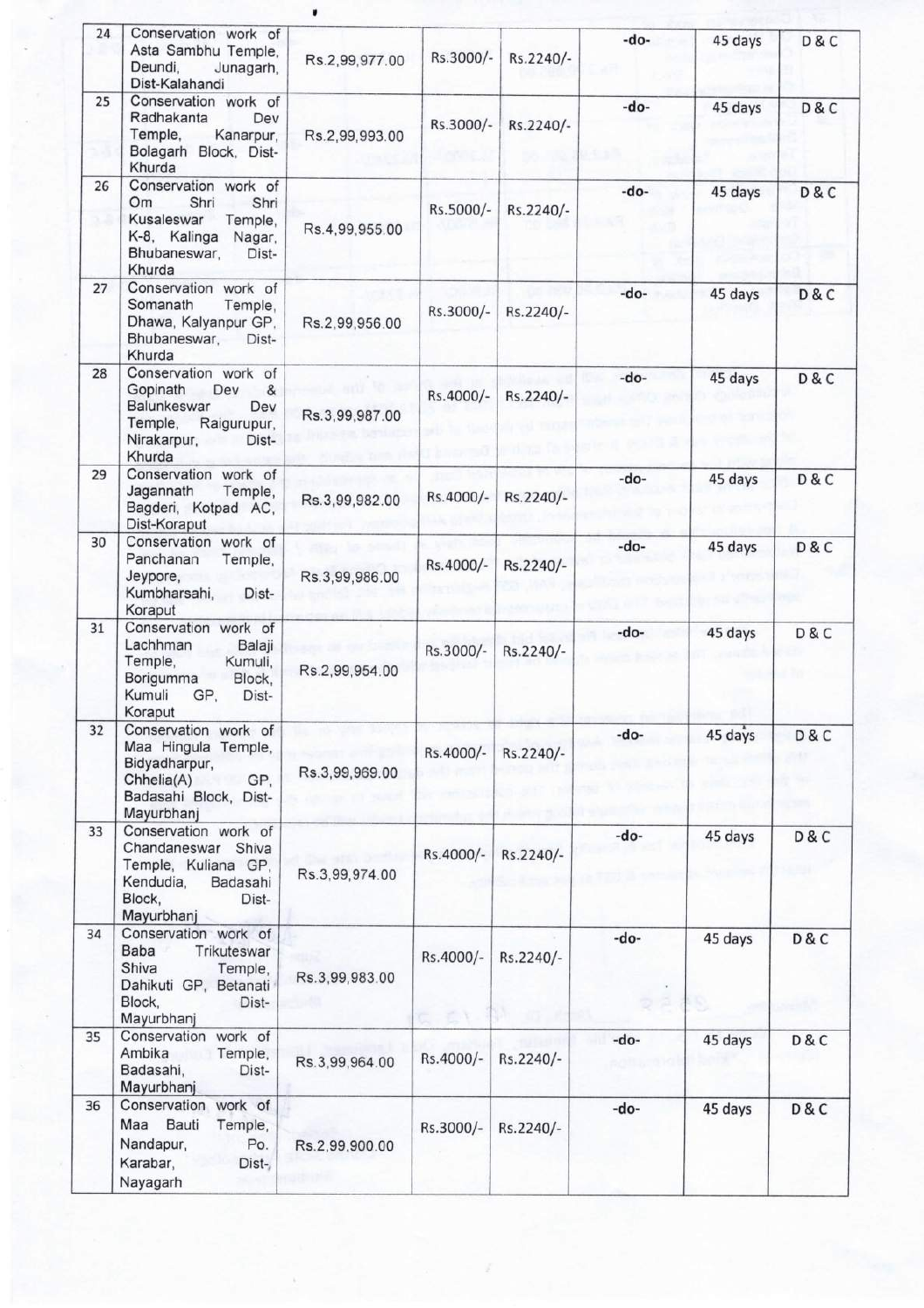| 37 | Conservation work of<br>Old Hanuman Temple,<br>Chakradharaprasad,<br>Bhapur<br>Block.<br>Chakradharaprasad,<br>Dist-Nayagarh | Rs.2,99,895.00 | Rs.3000/- | Rs.2240/- | -do-   | 45 days | D & C |
|----|------------------------------------------------------------------------------------------------------------------------------|----------------|-----------|-----------|--------|---------|-------|
| 38 | Conservation work of<br>Balikapileswar<br>Temple,<br>Tarakora,<br>Gop Block, Dist-Puri                                       | Rs.2,99,955.00 | Rs.3000/- | Rs.2240/- | -do-   | 45 days | D&C   |
| 39 | Conservation work of<br>Maa Dakhina<br>Kali<br>Temple,<br><b>Bira</b><br>Govindpur, Dist-Puri                                | Rs.4,99,885.00 | Rs.5000/- | Rs.2240/- | -do-   | 45 days | D & C |
| 40 | Conservation work of<br>Balunkeswar<br>Temple,<br>Balapur,<br>Satyabadi<br>Block, Dist-Puri                                  | Rs.2,99,956.00 | Rs.3000/- | Rs.2240/- | $-do-$ | 45 days | D&C   |

Tender documents will be available in the Office of the Superintendent, Odisha State Archaeology during Office hour from 16.12.2021 to 20.12.2021 the Superintendent, Odisha State required to purchase the tender paper by depth  $\frac{1}{2}$ . The Bidder and  $\frac{1}{2}$ . The Bidder are required to purchase the tender paper by deposit of the required amount as given in the column -5 of the above Box & DTCN in shape of cash or Demand Draft and submit the same being duly filled along with the earnest money of 1% of Estimated Cost. i.e. as applicable in the shape of NSC/ Post office Saving Bank Account/ Post office time deposit Account/ KVP/ any other security deposit by the Contractor in favour of Superintendent, Odisha State Archaeology. Further the cost of tender paper is non-refundable & should be submitted separately in shape of cash / demand Draft of any Nationalized Bank obtained in favour of the "Superintendent Odisha State Archaeology along with Contractor's Registration certificate, PAN, GST Registration No, etc. failing which the tender will be summarily be rejected. The EMD of unsuccessful tenderer bidder will be returned in due course.

The Technical bid and Financial bid should be submitted up to specified time and date as stated above. The sealed cover should be submitted up to specified time and date as of tender.

The undersigned reserves the right to accept or reject any or all the tenders without assigning any reasons thereof. Any two of i.e. for accept or reject any or all the tenders without this office on all working days during the section of regarding this tender may be obtained from this office on all working days during the period from the date of publication up to 3.00 P.M. hours of the last date of receipt of tender. The contractors will have to quote the percentage% rate<br>mentioned in the tender schedule falling which the submitted tender will be rejected.

Cess, Income Tax & Royalty, Security Deposit at prescribed rate will be deducted from the total bill amount at source & GST as per applicability.

Superintendent

Odisha State Archaeology,<br>Memo No. 3558 /Arch., Dt. 16 · 12 · 21

Copy to P.S. to Hon'ble Minister, Tourism, Odia Language, Literature & Culture (Culture) for kind information

Superintendent

Odisha State Archaeology **Bhubaneswar**